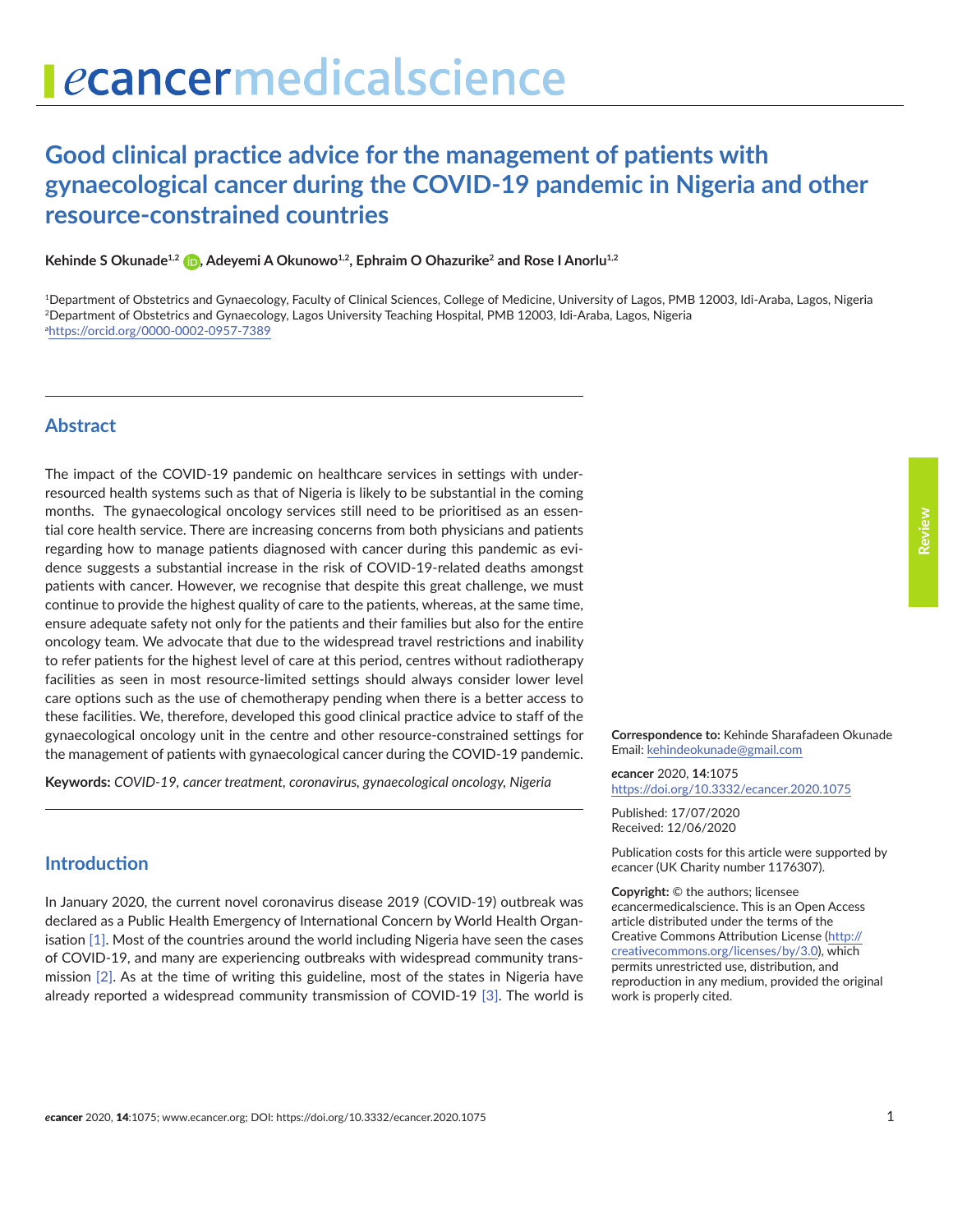currently faced with an unprecedented crisis as the pandemic spreads across different nations. As a result, many countries are now taking steps to implement strategies to contain the spread of the virus. The healthcare system of most countries all over the world is overburdened with the huge task of managing the COVID-19 pandemic. As a result, Nigeria and other LMICs with very frail healthcare systems characterised by low funding, inadequate manpower and poor infrastructures may collapse under the weight of the pandemic if no drastic measures are put in place to contain the spread of the virus and, at the same time, manage non-COVID-19-related health problems such as cancer. There are increasing concerns by both physicians and patients regarding how to manage patients diagnosed with cancer during this pandemic as early reports suggest a substantial increase in the risk of COVID-19-related deaths amongst patients with cancer. This risk is, perhaps, the highest amongst patients older than 60 years and those with pulmonary compromise [\[4, 5\].](#page-8-0) We recognise that during this challenging period, we must continue to provide the highest quality of care to the patients with gynaecological cancer, whereas, at the same time, ensure adequate safety not only for the patients and their families but also for the entire oncology team [\[6\]](#page-8-0). We must weigh the risk of patients contacting COVID-19 and dying from it during their treatment against the risk of cancer progressing or causing death if it is not treated appropriately [\[7\]](#page-8-0). To this end, this good clinical practice advice was developed by the Gynaecological Oncology Unit of the Lagos University Teaching Hospital to propose the strategies to optimise the care of patients with gynaecological cancer in centres with recognised gynaecological oncology units in Nigeria. It will also offer potential options to alleviate the burden to the fragile healthcare system in the resource-constrained setting, especially when available resources may need to be diverted to the direct care of patients affected by COVID-19. The practice advice is intended to be a dynamic tool to guide care and certainly not as a strategy for permanent change in the patterns of practice. The situation with COVID-19 is evolving daily, and the recommendations in this clinical practice advice will continue to be updated if and when new evidence or information becomes available.

# **General principles**

- In considering the management of disease, we must consider options that offer the patients a treatment plan that addresses their disease, whereas, at the same time, limit their risk of exposure to COVID-19, bearing in mind the constraints and limitations in resourceconstrained settings like ours.
- Since access to radiotherapy facilities is limited in most of the treatment centres and because of the need to reduce major surgical procedures during this pandemic, the use of chemotherapy should be encouraged as a feasible alternative to care as most of the centres in resource-constrained countries have access to chemotherapy.
- Clinicians may need to prioritise treatment for patients who need it most and all decisions must be taken with the multidisciplinary team (MDT) input, and these should be communicated clearly to the patients [\[6\]](#page-8-0).
- It is now imperative that we explore options that reduce the number of procedures or surgical interventions that may be associated with prolonged operative time, risk of major blood loss necessitating transfusion with blood products, risk of infection to the medical personnel or admission to the intensive care unit (ICU) [\[8\].](#page-8-0)
- Consider postponing any type of intervention that is not absolutely necessary, such as routine imaging studies or serum markers, in patients who are asymptomatic and have no evidence of disease based on the most recent evaluation [\[8\].](#page-8-0)
- Patients and their families should be fully involved in discussions on whether the risks of beginning or continuing their cancer treatment could outweigh the benefits, given that evidence from studies suggests that patients with cancer are more susceptible to COVID-19 infection [\[6\]](#page-7-0) because of their systemic immunosuppressive state caused by the malignancy and systemic anticancer treatments [\[9–13\].](#page-8-0)
- In particular, where patients are considered at high risk (e.g. due to a combination of age, performance status, comorbidities, cancer burden and frailty), an individualised decision must be made with full patient involvement, to understand the potential pros and cons of anticancer treatment versus delaying definitive treatment during COVID-19 pandemic [\[6\].](#page-8-0) The need for perioperative intensive care support should be incorporated into any decision-making processes, due to the high risk of such support not being available due to emergency care requirements for COVID-19 patients [\[8\].](#page-8-0)
- The increased morbidity and mortality risks from a potential COVID-19 infection caused by embarking on cancer surgery or commencing anticancer treatments during the pandemic and the options of deferring surgery or non-surgical treatments should be included as part of the consent process and clearly documented [\[6\].](#page-8-0)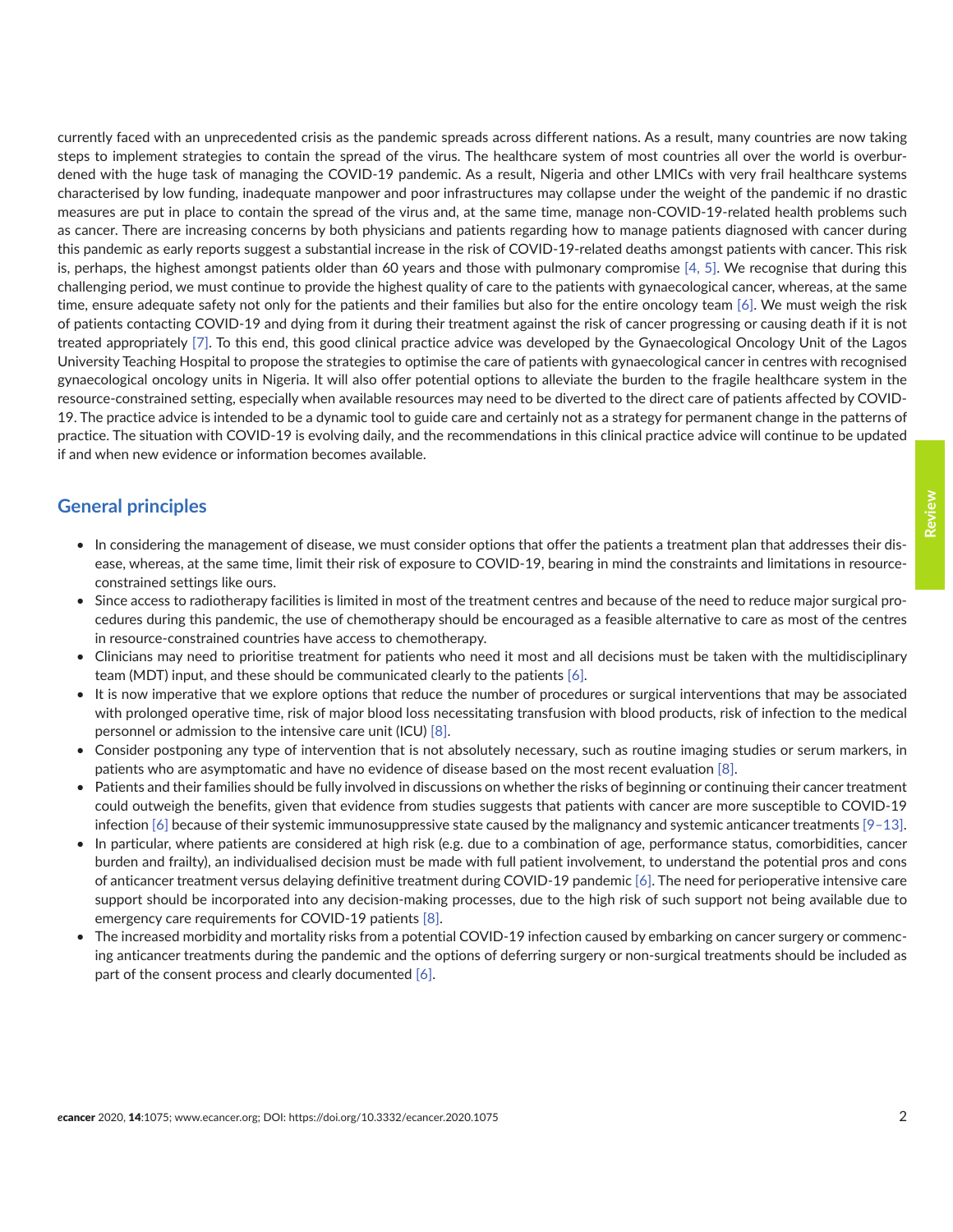- Where conservative methods of treatment have been shown to have efficacy, e.g. levonorgestrel intrauterine system (LNG-IUS) for early-stage uterine cancer in patients with comorbidities, elderly or unfit for treatment, these should be considered and discussed with patients [\[6, 8\]](#page-8-0).
- Gynaecological oncologists should adopt greater utilisation of non-surgical options including radiotherapy when available or chemotherapy to delay major resection surgery until there is greater availability of services, such as ICU support [\[6\]](#page-8-0).
- The use of granulocyte-colony-stimulating factor prophylaxis, where available and affordable, should be more liberal than usual to avoid the risk and decrease the duration of immunosuppression [\[14\].](#page-8-0)
- In the case of patients developing pneumonia during treatment, COVID-19 must be considered as one of the differentials.
- All healthcare workers in the gynaecological oncology team should wear appropriate personal protective equipment (PPE) (see Table 1) [\[14\].](#page-8-0)
- The gynaecological oncology team should be divided into three groups, with each working for 1 week at a time. This will ensure that in the case of any exposure, only members of the affected group will be isolated/quarantined, whereas the other groups will continue to render uninterrupted services [\[15\]](#page-8-0).
- All patients and their caregivers should be provided with the unit's telephone number to enable them to contact any designated member of the healthcare team when necessary.

# **Outpatient clinic visits**

- Face-to-face visits to the hospital should be minimised as much as possible, and the alternatives for routine follow-up visits, such as the use of telehealth (telephone or video-consultation) if available, should be considered.
- Limit the number of healthcare providers (physicians and oncology nurses) involved in providing ambulatory care to minimise exposure to all involved. The unit may be further divided into groups with each headed by a specialist trained in the management of gynaecological cancer.
- The hospital or unit should triage patients and their accompanying persons at the entry points and allow entry to only those with a low risk of COVID-19 and those without COVID-related symptoms. Manage patients with a high risk of COVID-19 as shown in [Table 2](#page-3-0).

#### **Table 1: Appropriate personal protective equipment (PPE) for staff during COVID-19 pandemic\***

The minimum PPE to attend to any patient during COVID-19 pandemic should consist of: Sterile gloves and surgical masks with visors or face shields for non-surgical cases; and For surgical procedures, the surgeons will also require the following PPE: The above-elbow length gloves N-95 face masks and A full water-resistant disposable gown The minimum PPE to attend to any suspected or confirmed COVID-19 patient should consist of: A full water-resistant disposable gown Sterile gloves and surgical masks with visors or face shields for non-surgical cases; and For surgical procedures, the surgeons will also require the following PPE: The above-elbow length gloves N-95 face masks and Tyvek disposable Hazmat coverall suits\*\*.

\*Adapted from "Recommended PPE for healthcare workers by secondary care inpatient clinical setting, NHS and independent sector by Public Health England (PHE)".

\*\* Advisable to be used particularly in hospitals where there are no negative pressure surgical theatres or rooms.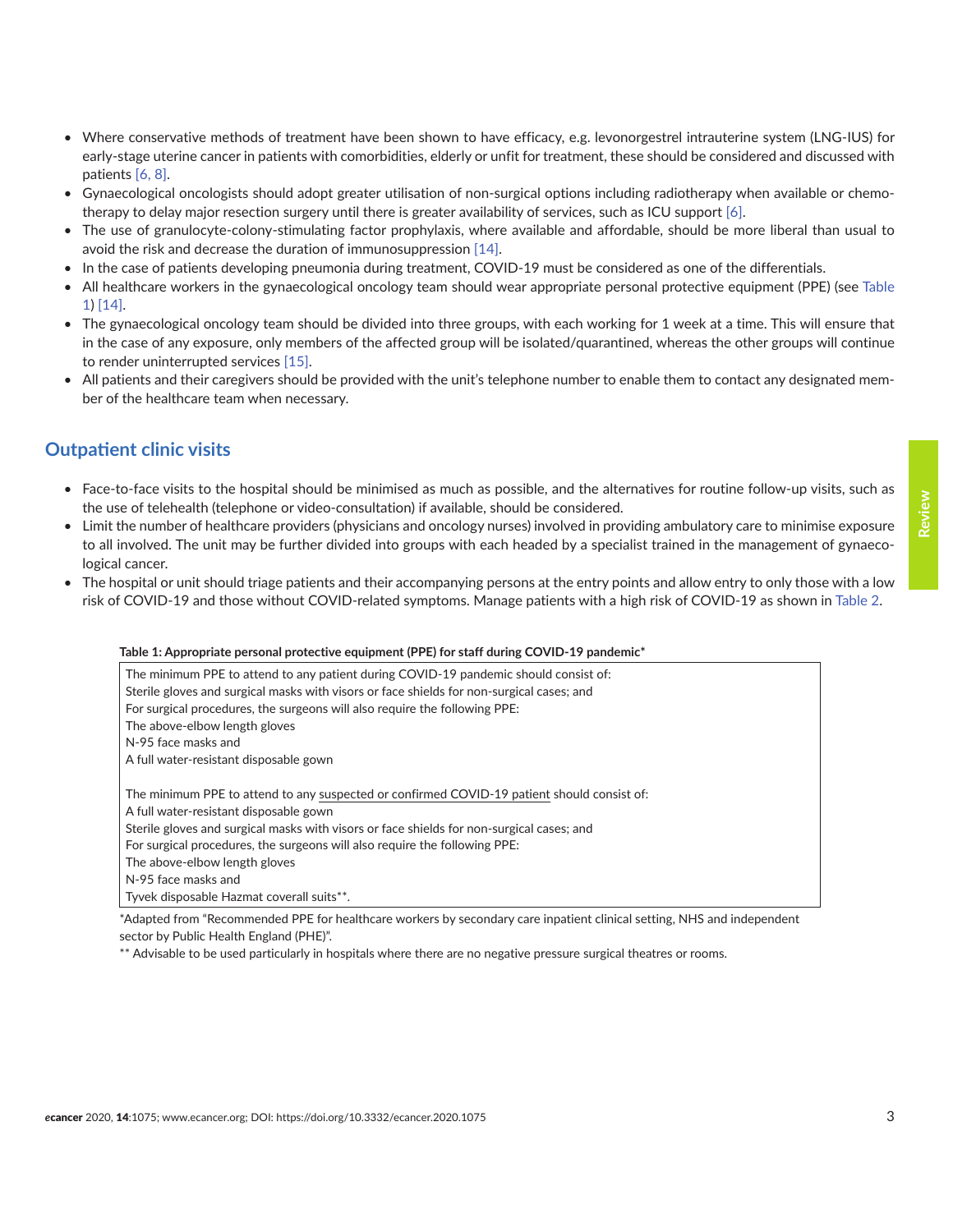<span id="page-3-0"></span>**Table 2: Checklist for assessing patient's risk of COVID-19\***

| Symptoms                                                   | Point systems |
|------------------------------------------------------------|---------------|
| Cough                                                      |               |
| Catarrh/running nose                                       | 1             |
| Sore throat                                                |               |
| Diarrhoea                                                  |               |
| Loss of taste or smell                                     |               |
| Myalgia/ Body pains                                        |               |
| Headaches                                                  | 1             |
| Fever (Temperature ≥37.8°C)                                | 1             |
| Difficulty in breathing                                    | 2             |
| Easy fatiguability                                         | 2             |
| Contact with an individual who tested positive to COVID-19 | 3             |

\*Adapted from the Lagos University Teaching Hospital COVID-19 screening instrument for triage, April 2020.

#### **Score results**

- 0–2: No action required. Allow into the clinic area.
- $3-5:$ 
	- If patient has no cough or breathlessness. No additional action required. Allow to clinic area
	- If patient has either cough or breathlessness. Isolate and request for an urgent Chest X-ray
- 6–15: Suspicious of COVID-19. Isolate and invite the Infectious Disease Unit to review.
- Limit the number of accompanying family members to only one person.
- All patients and their accompanying persons should be encouraged to put on a face mask before entering the hospital premises. Where surgical face masks are not available, the use of a ready-made clean piece of cloth to cover the nose and mouth will suffice.
- Patients with existing follow-up appointments are encouraged to notify the healthcare team of any new or concerning issues by telephone before their visit. Where this is not feasible, this information should be immediately volunteered at the point of entry and triaging.
- Routine face-to-face appointments to the gynaecological oncology unit for patients with suspected or confirmed COVID-19, who are self-isolating at home, should be delayed until after the recommended period of self-isolation or full recovery after treatment.
- Use of personnel protection remedies (such as the use of facemasks and physical distancing) and social isolation should be reinforced for cancer patients to reduce the probability of contracting infection [\[16\]](#page-9-0).

### **Patients categorisation for treatment**

- Treatment in cancer cases is time sensitive [\[7\]](#page-8-0).
- The decision to commence treatment should be made based on the type and stage of the disease, medical condition of the patient, COVID-19-associated risks and available logistic support including adjuvant treatment services such as radiotherapy and chemotherapy [\[7\]](#page-8-0).
- Patients with gynaecological cancer should be triaged for observation or intervention. The basic principle is to prioritise intervention for oncological emergencies, initiate treatment for aggressive or advanced-stage disease and reasonably postpone intervention for benign, pre-invasive or early-stage low-grade malignancy after informed consent. To carry out surgical procedures in an orderly and safe manner, an acuity scale is suggested to guide gynaecological oncologists whether to postpone or perform surgical procedures during the COVID-19 pandemic [\[15,](#page-8-0) [17\]](#page-9-0).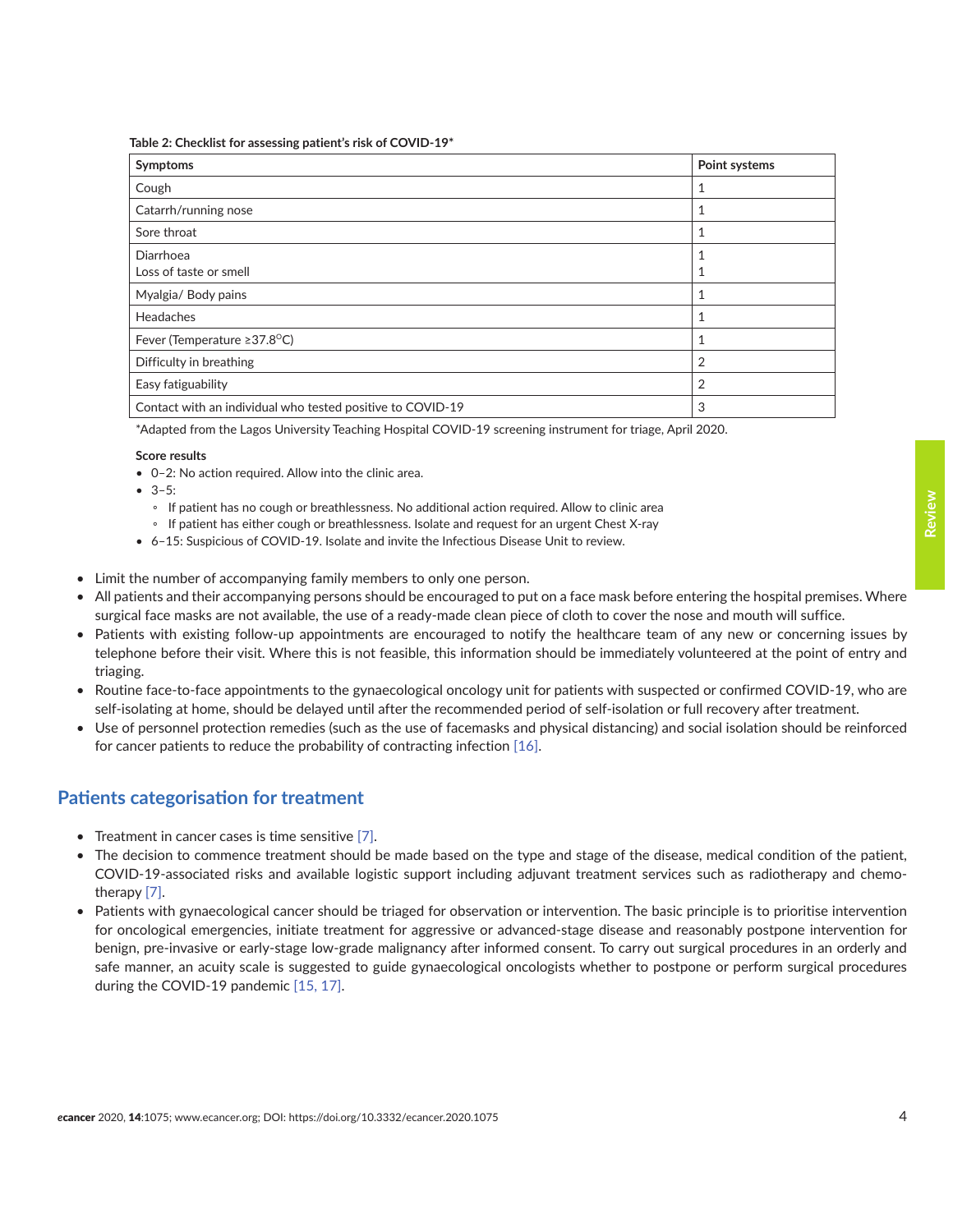# *Category 1 (low acuity surgery)*

This includes conditions that are not life-threatening (pre-invasive lesion of cervix or endometrium) and for which surgery can be postponed for a few weeks or months.

# *Category 2 (intermediate acuity surgery)*

This includes conditions that are not life-threatening but with potential for future morbidity or mortality, e.g. early-stage cervical cancer and well-differentiated endometrial cancers with co-morbidities. In case surgery is done for patients in this category, they should be considered for early postoperative discharge.

# *Category 3 (high acuity surgery)*

This includes life-threatening conditions, e.g. highly symptomatic patients, type II endometrial cancers, ovarian cancer, interval debulking surgery after 3–4 cycles of chemotherapy, uterine sarcoma, those in need of emergency procedures, resection of recurrent tumours and gestational trophoblastic neoplasia. Surgery should not be postponed if a patient is low risk for COVID-19 and resources permit. An MDT discussion and planning of therapy are preferred before surgery for realistic expectations. Only carefully selected cases should be subjected to neoadjuvant therapy after adequate counselling of patients and their caregivers.

### **Inpatient care**

For patients who require inpatient treatment (surgery or systematic therapy), strategies to prevent COVID-19 transmission during hospitali-sation should be adopted and these include [\[17,](#page-9-0) [18\]:](#page-9-0)

- Pre-hospitalisation screening of all cancer patients using the checklist in [Table 2](#page-3-0) and confirmation test using the reverse transcriptasepolymerase chain reaction (RT-PCR) test for COVID-19 in patients suspected of having the infection. In settings with low or no testing capacity, patients with suspected COVID-19 who are not critically ill should be encouraged to self-isolate at home for a minimum of 14 days.
- Patients with confirmed COVID-19 should be isolated from other patients ('cohorting')
- Shift elective urgent inpatient diagnostic and minor surgical procedures to outpatient settings, when feasible.
- Restriction of visitors
- Physical distancing
- Daily staff controls by minimising the number of staff attending to the inpatients at each particular time
- Adoption of measures to decrease hospital stay—hospitalisation is mostly dependent on peri-operative management. Thus, evidencebased protocols focusing on the surgical management of cancer patients should be adopted, i.e., the enhanced recovery after surgery (ERAS) protocols [\[19–21\].](#page-9-0)

### **Surgical procedures**

- The first consideration should be given to surgery that is unlikely to require adjuvant treatment [\[15\]](#page-8-0).
- Cases who are likely to require ICU care are best postponed until when feasible as these facilities may be unavailable for routine cancer cases during the COVID-19 pandemic [\[7\]](#page-8-0).
- In an advanced disease where treatment is only palliative, surgery is best postponed. Patients should be considered for chemotherapy if appropriate.
- Until such time that COVID-19 testing becomes widely available in the resource-limited settings, all surgical cases should be managed as if they were COVID-19 positive unless proven otherwise, and all necessary precautions and protective measures should be taken in the operation theatre to protect the healthcare workers as well as other patients.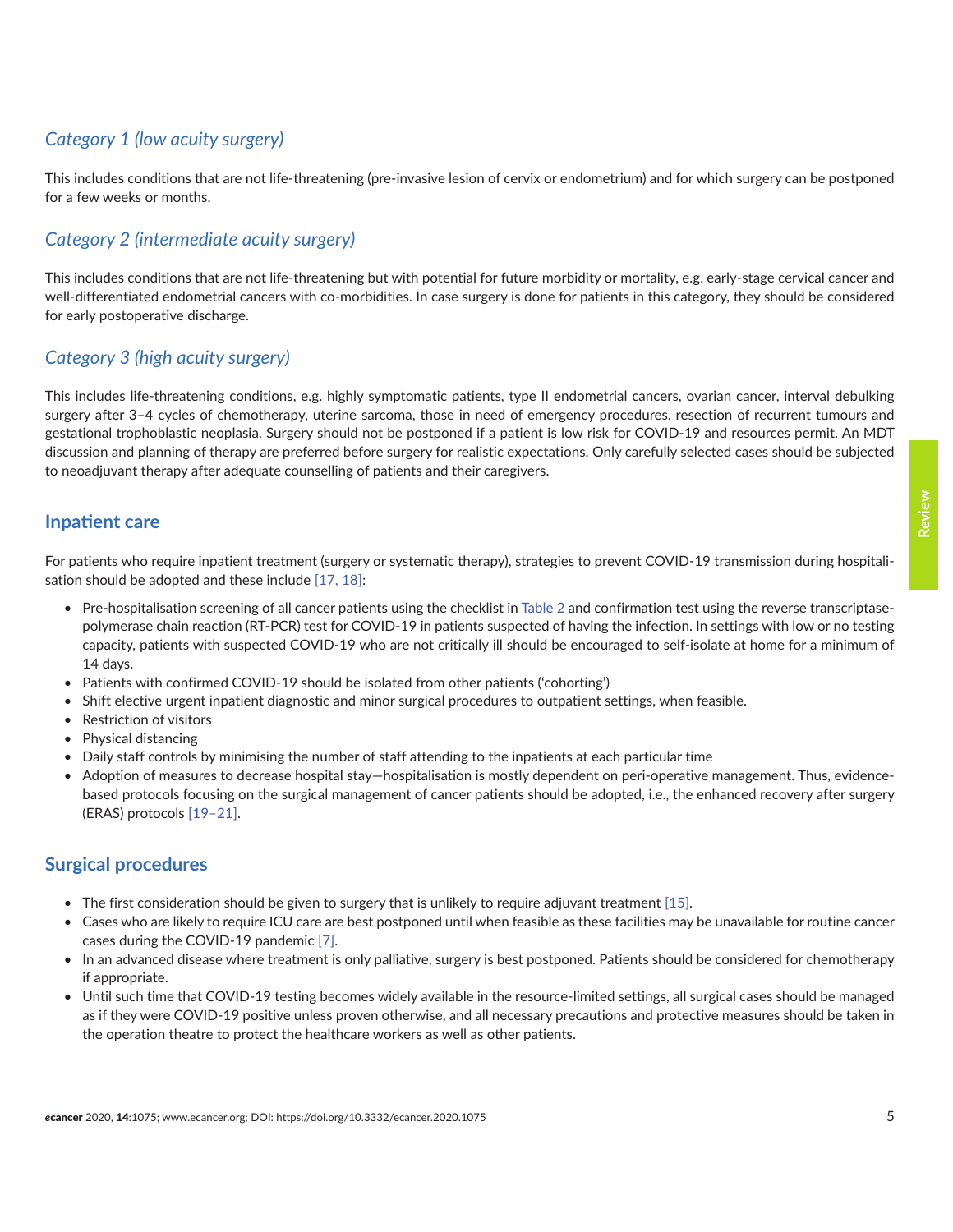- If available, the RT-PCR test for COVID-19 should be done at most 7 days before admission for surgery [\[22\]](#page-9-0).
- Where the capacity for COVID-19 RT-PCR testing is not available, checking for symptoms such as fever, cough, easy fatiguability, difficulty in breathing, sore throats or flu-like symptoms should be done at the time of admission [\[22\]](#page-9-0) (see checklist in [Table 2\)](#page-3-0).
- If COVID-19 testing is not possible before surgery or in case an emergency procedure has to be performed, surgeons should wear the appropriate PPE and take all other infection prevention and control measures.
- Cancer surgery should be done at 'clean sites' that are separate from units managing patients with suspected/confirmed COVID-19. Sharing of resources such as theatre and ward capacity with units managing COVID-19 patients should be discouraged.
- After surgery, ERAS protocols may be implemented for rapid recovery, reduced postoperative complications (including respiratory complications), early discharge and decrease the chance of being infected with COVID-19 [\[20\].](#page-9-0) The key components of ERAS protocols in the preoperative setting are shown in Table 3.

### **Disease-site specific recommendations**

### *Cervical cancer*

It is recommended to postpone the diagnostic evaluation and treatment of individuals with low-grade cervical screening tests for 6–12 months and individuals with high-grade cervical screening tests for 3 months [\[8\]](#page-8-0). For invasive cervical tumours, radiotherapy and concomitant chemoradiation can be done in place of surgery as first-line treatment whenever possible, and this should be started within 4 weeks [\[15\].](#page-8-0) Low-risk invasive lesions (<2 cm, favourable histologies) may be considered for standard treatment and, in places with limited access to surgery, considered conisation or simple trachelectomy and reassess in 3 months. For bulky lesions (>2 cm), consider chemoradiation if available or neoadjuvant chemotherapy in setting without radiotherapy facilities. Non-resectable and advanced cases should follow standard treatment with the suggestion of hypofractionation of radiotherapy doses (to decrease hospital visits) [\[8,](#page-8-0) [23\]](#page-9-0). Palliative treatment in recurrent cervical cancer can be offered in single-fraction radiation schedules. However, due to the widespread travel restrictions and inability to refer patients for the highest level of care, centres without radiotherapy facilities, as seen in most resource-limited settings, should always consider a lower level care options such as the use of chemotherapy pending when there is a better access to these facilities for the patients [\[24\].](#page-9-0) Supportive treatment such as the use of analgesics and antibiotics should be considered for symptomatic management of patients with advanced diseases.

#### **Table 3: Enhanced Recovery After Surgery (ERAS) protocols\***

| <b>Items</b>                                                                                                                                                      |
|-------------------------------------------------------------------------------------------------------------------------------------------------------------------|
| No mechanical bowel preparation                                                                                                                                   |
| Patients may eat a light meal up until 6 hours, and consume clear fluids including oral carbohydrate drinks up until 2 hours, before initiation of<br>anaesthesia |
| Use of pre-medications (acetaminophen, nonsteroidal anti-inflammatory drugs, anti-emetics)                                                                        |
| Maintenance of normothermia and euvolaemia intra-operatively                                                                                                      |
| Avoidance of surgical drains and nasogastric tubes                                                                                                                |
| Infiltration of wound with local anaesthetic                                                                                                                      |
| Post-operative nausea and vomiting prophylaxis using $\geq 2$ anti-emetics (multimodal approach)                                                                  |
| Early introduction of solid diet post-operatively (day 0-1)                                                                                                       |
| Multimodal narcotic-sparing post-operative analgesia (use of scheduled non-narcotic medications with oral narcotic medications only as needed)                    |
| Peripheral lock intravenous when the patient has 600mL oral intake                                                                                                |
| Remove urinary catheter on postoperative day 1 in the absence of contraindications                                                                                |
| Active mobilization                                                                                                                                               |
| *Adopted from "Cuidelines for Derionarative Care in Cynoselegis (Onselegy Ephanoed Deseveny After Surgeon (EDAS) Seciety recommendations                          |

\*Adapted from "Guidelines for Perioperative Care in Gynecologic/Oncology: Enhanced Recovery After Surgery (ERAS) Society recommendations – 2019 Update by Nelson G et al [18].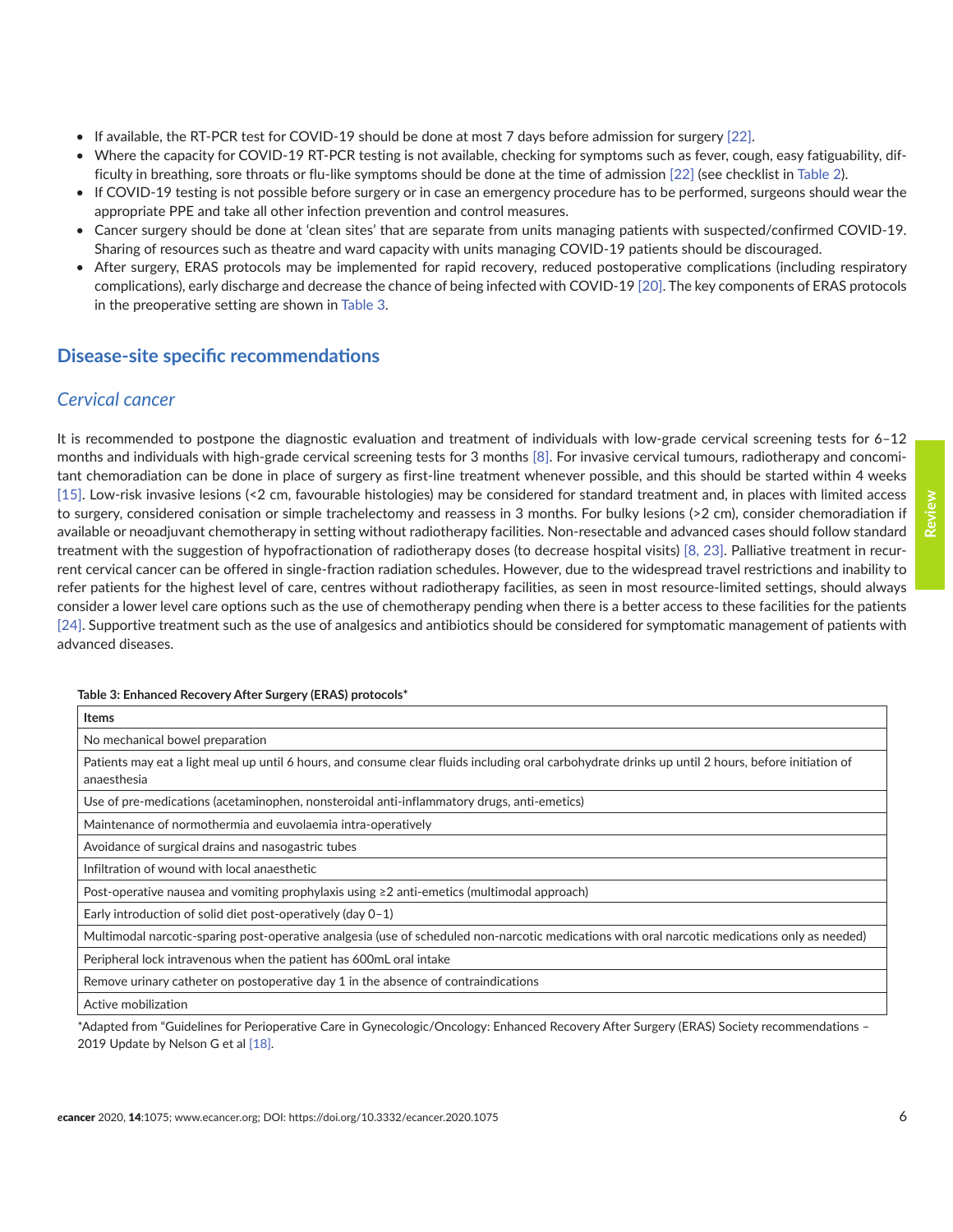# *Ovarian cancer*

In early-stage ovarian cancer, staging laparotomy should not be delayed, and adjuvant treatment should be offered with platinum-based chemotherapy. For advanced disease, neoadjuvant therapy should be given, and interval cytoreduction should be performed after 3–6 cycles. If recurrent cases are symptomatic, only then systemic therapy should be offered [\[14\].](#page-8-0) Single-agent therapy or metronomic combination should be preferred [\[8,](#page-8-0) [23\].](#page-9-0)

# *Endometrial cancer*

Perform outpatient endometrial biopsies only for patients with high suspicion of endometrial cancer. For low-risk patients (type 1 histology) and grade 1 tumours, consider non-surgical therapies such as hormone therapy and LNG-IUS insertion and may postpone treatment for 1–2 months. For intermediate and high risks (type 2 histology and grade 2/3), consider performing hysterectomy with salpingo-oophorectomy, omentectomy and pelvic lymph node dissection. Adjuvant chemoradiation can be deferred in high-risk cases and omitted for patients with low and intermediate risk [\[14\]](#page-8-0). In advanced disease, either progesterone or radical radiation with brachytherapy can be administered. In inoperable cases, palliative therapy with chemotherapy using carboplatin–paclitaxel should be offered [\[8,](#page-8-0) [23\].](#page-9-0)

### *Vulvar cancer*

For early-stage tumour, surgery can be avoided for 4–6 weeks, if possible. Radiotherapy and chemotherapy treatments should be considered in locally advanced diseases that require extensive resections and the need for flap rotation. In the presence of metastatic disease, systemic therapy can be considered in the presence of symptoms [\[8,](#page-8-0) [23\]](#page-9-0). For unresectable locally advanced or metastatic disease, consider palliative treatment in the form of single-fraction radiation therapy if available, or otherwise, the use of single-agent chemotherapy such as Cisplatin may be adopted.

### *Gestational trophoblastic tumours*

Due to the excellent potential to achieve a cure and a high chance of metastases at diagnosis, immediate systemic therapy is required [\[23,](#page-9-0)  [25,](#page-9-0) [26\]](#page-9-0). Patients with low-risk (FIGO score ≤6) and high-risk (FIGO score >6) trophoblastic tumours should be administered the standard single- and multi-agent regimens, respectively, in an outpatient setting.

# **Treatment for patients with suspected or confirmed COVID-19**

- All suspected cases should be tested to exclude COVID-19 infection before instituting any systemic treatment.
- As cancer patients are more likely than the general population to contract COVID-19 and with often fatal outcome [\[27\]](#page-9-0), their surgical management and all other oncological treatment should be postponed for at least 14 days to enable them to complete treatment or make full recovery from the virus.
- For those patients in whom treatment cannot be postponed, i.e., bowel perforation, peritonitis, fistulation, anastomotic leak, intestinal or urinary obstruction, severe pelvic bleeding and abscess, the managing team should use PPE and take necessary precautions as per the hospital protection guidance.
- Identify and train dedicated staff to care for COVID-19-positive cancer patients
- The patient should be received at the entrance of the isolation unit by staff wearing appropriate PPE and be provided with a fluidresistant surgical mask. The woman's face mask should not be removed until she is isolated and alone in a suitable room or cohort bay.
- During surgical procedures, the number of staff in the operating theatre should be kept to a minimum, and all must wear appropriate PPE.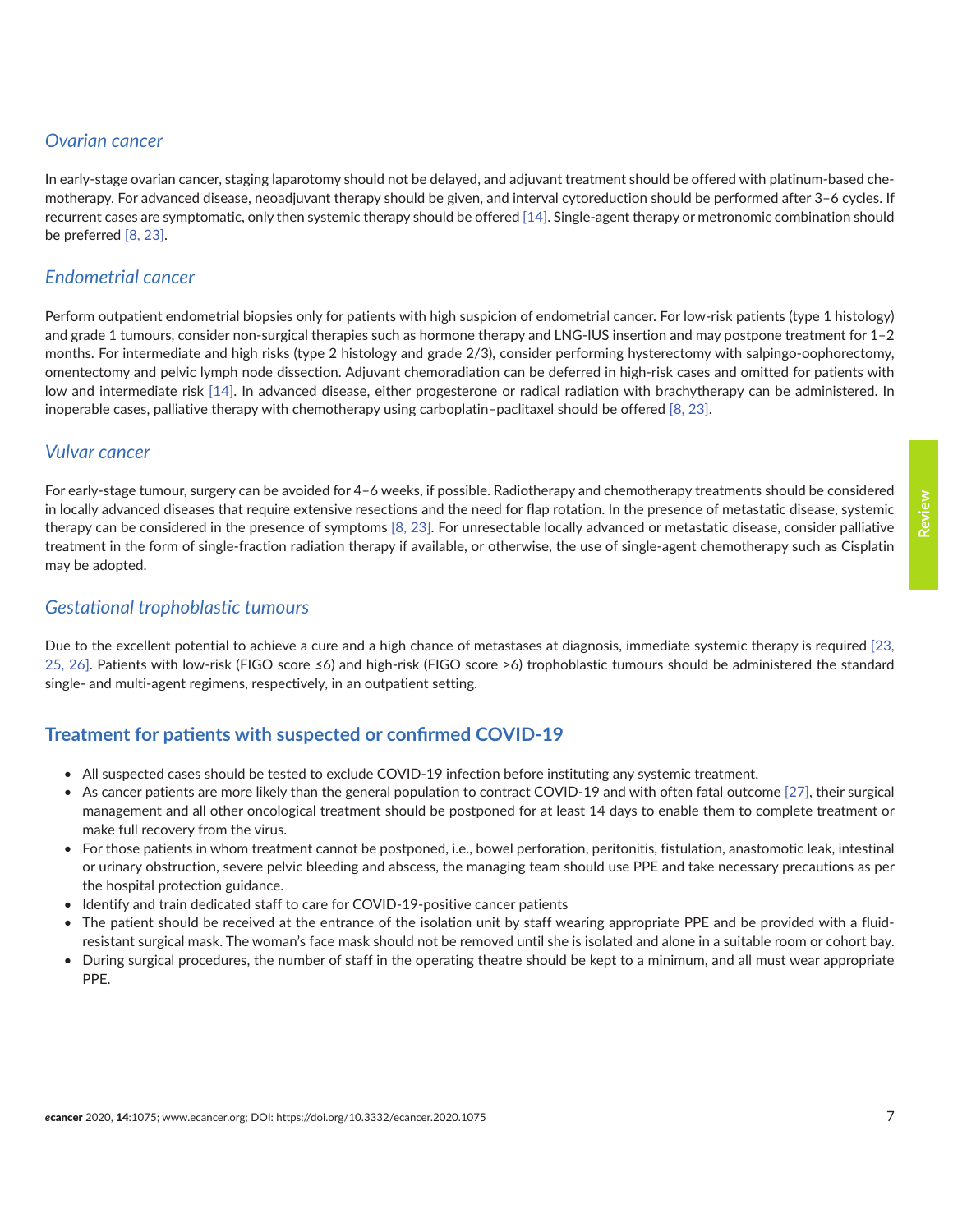- <span id="page-7-0"></span>• All staff should be trained on infection prevention and control, and the use of PPE so that 24-hour emergency surgeries are available and possible delays is reduced.
- There should be regular dry-run simulation exercises to prepare staff, build confidence and identify areas of concern to prepare for emergency transfers to the operating theatre.

### **Equipment disinfection**

- PPE should be provided to housekeepers/cleaners for use in the proper disinfection of the outpatient clinic space and operating theatre, especially if used for the care of a suspected or confirmed COVID-19 case.
- All used equipment and instruments must be promptly disinfected by soaking them in chemical disinfectants such as chlorine or by autoclaving. Used PPE must be properly removed and carefully disposed of following the hospital protocol.

### **Post-treatment follow-up**

- Post-therapeutic face-to-face follow-up consultations should be postponed for 1–2 months if possible.
- Follow-up can be performed by teleconsultation, if available. However, follow-up of endometrial and/or cervical cancer is based mainly on clinical examination, and this cannot be replaced by teleconsultation or follow-up consultation after 1–2 months.

### **Conclusion**

This document highlights practical advice for the management of patients with gynaecological cancer during the COVID-19 pandemic in Nigeria with applicability in similar resource-constrained settings in the world. In the management of patients with gynaecological cancer, we must consider options that offer the patients a treatment plan that addresses their disease, whereas, at the same time, limiting their risk of exposure to COVID-19. It is now imperative to postpone any type of intervention that is not an emergency or explore options that reduce the number of procedures or surgical interventions that may be associated with prolonged operative time, risk of major blood loss necessitating transfusion with blood products, risk of infection to the medical personnel or admission to the ICU. There should be greater utilisation of non-surgical options including chemotherapy and radiotherapy if available during the period of this pandemic to delay major resection surgery until there is a greater availability of services, such as ICU support. Since cancer patients are more likely than the general population to contract COVID-19 and often with fatal outcome, their surgical management and all other oncological treatment should be postponed for at least 14 days, if possible, to enable them to complete treatment or make full recovery from the virus.

### **Acknowledgments**

KSO acknowledges the partial time protection afforded him through the Conquer Cancer International Innovation Grant under Project ID 16576. The views expressed in this publication are those of the authors and do not necessarily reflect those of the American Society of Clinical Oncology® or Conquer Cancer ®.

### **Competing interest**

The authors declared no conflicts of interest.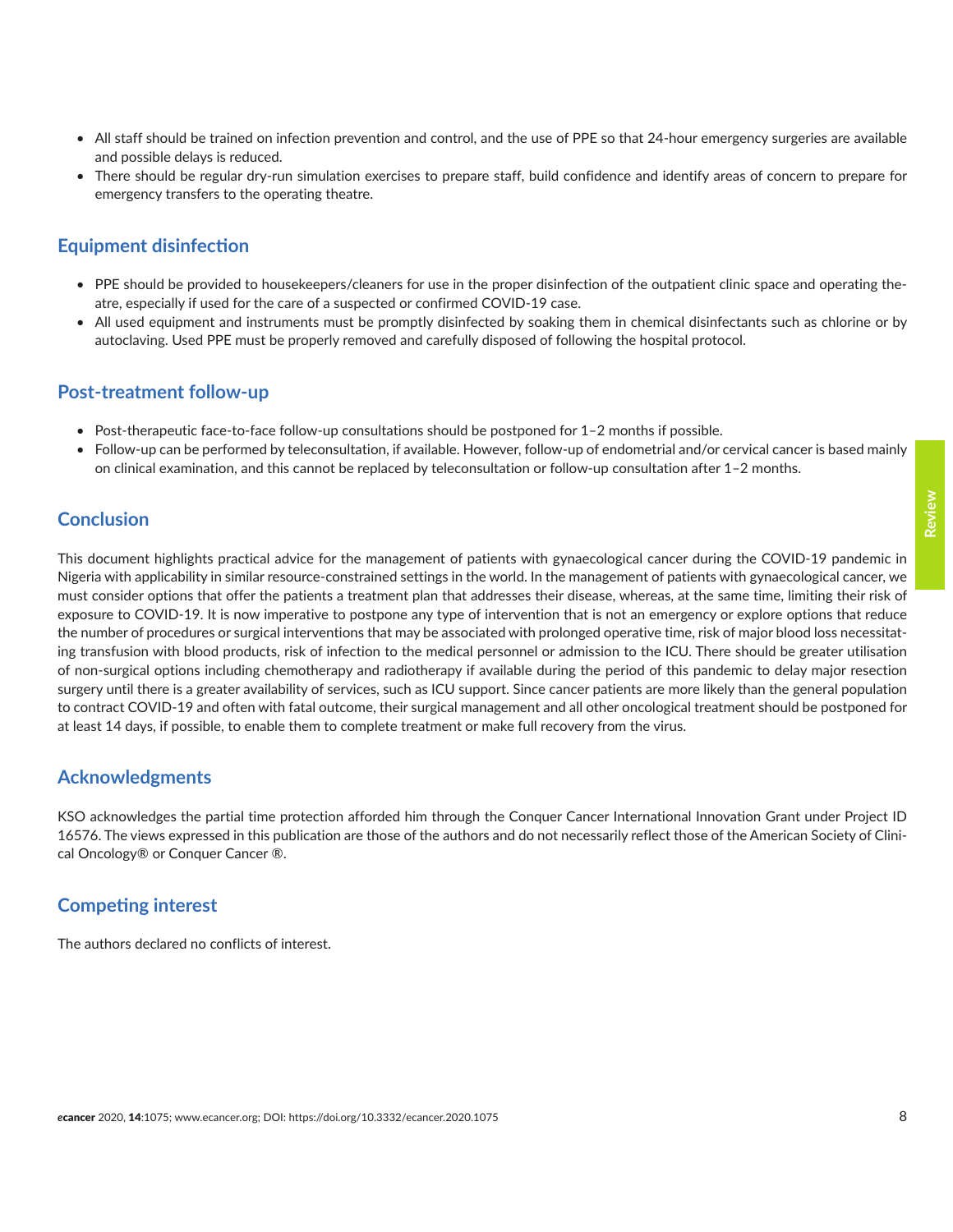# <span id="page-8-0"></span>**Funding declaration**

KSO had partial time protection for this write-up through the Conquer Cancer International Innovation Grant under Project ID 16576.

### **References**

- 1. WHO Emergency Committee (2020) **Statement on the second meeting of the International Health Regulations (2005) Emergency Committee regarding the outbreak of novel coronavirus (COVID-19)** Geneva: WHO [[https://www.who.int/news-room/detail/30-](https://www.who.int/news-room/detail/30-01-2020-statement-on-the-second-meeting-of-the-international-healthregulations-(2005)-emergency-committee-regarding-the-outbreakof-novel-coronavirus-(COVID-19)) [01-2020-statement-on-the-second-meeting-of-the-international-healthregulations-\(2005\)-emergency-committee-regarding-the-out](https://www.who.int/news-room/detail/30-01-2020-statement-on-the-second-meeting-of-the-international-healthregulations-(2005)-emergency-committee-regarding-the-outbreakof-novel-coronavirus-(COVID-19))[breakof-novel-coronavirus-\(COVID-19\)\]](https://www.who.int/news-room/detail/30-01-2020-statement-on-the-second-meeting-of-the-international-healthregulations-(2005)-emergency-committee-regarding-the-outbreakof-novel-coronavirus-(COVID-19))
- 2. World Health Organization **Coronavirus disease (COVID-19) advice for the public** [\[https://www.who.int/emergencies/diseases/novel](https://www.who.int/emergencies/diseases/novel-coronavirus-2019/advice-for-public)[coronavirus-2019/advice-for-publi](https://www.who.int/emergencies/diseases/novel-coronavirus-2019/advice-for-public)c] Date accessed: 9/06/20
- 3. World Health Organization (2020) **Coronavirus disease (COVID-19) pandemic** [Internet] WHO [\[https://www.who.int/emergencies/](https://www.who.int/emergencies/diseases/novel-coronavirus-2019) [diseases/novel-coronavirus-2019\]](https://www.who.int/emergencies/diseases/novel-coronavirus-2019) Date accessed: 15/05/20
- 4. Liang W, Guan W, and Chen R, *et al* (2020) **Cancer patients in SARS-CoV-2 infection: a nationwide analysis in China** *Lancet Oncol* **21**(3) 335–337 [https://doi.org/10.1016/S1470-2045\(20\)30096-6](https://doi.org/10.1016/S1470-2045(20)30096-6) PMID: [32066541](http://www.ncbi.nlm.nih.gov/pubmed/32066541) PMCID: [7159000](http://www.ncbi.nlm.nih.gov/pmc/articles/PMC7159000)
- 5. Onder G, Rezza G, and Brusaferro S (2020) **Case-fatality rate and characteristics of patients dying in relation to COVID-19 in Italy** [published online ahead of print, 2020 Mar 23] *JAMA* <https://doi.org/10.1001/jama.2020.4683> PMID: [32203977](http://www.ncbi.nlm.nih.gov/pubmed/32203977)
- 6. **BGCS framework for care of patients with gynaecological cancer during the COVID-19 pandemic British Gynaecological Cancer Society and Royal College of Obstetricians and Gynaecology, version 2.0, 2020** [\[https://www.bgcs.org.uk/wp-content/uploads/2020/04/](https://www.bgcs.org.uk/wp-content/uploads/2020/04/BGCS-RCOG-framework-for-care-of-patients-with-gynae-cancer-during-COVID19.pdf) [BGCS-RCOG-framework-for-care-of-patients-with-gynae-cancer-during-COVID19.pdf\]](https://www.bgcs.org.uk/wp-content/uploads/2020/04/BGCS-RCOG-framework-for-care-of-patients-with-gynae-cancer-during-COVID19.pdf)
- 7. Burki TK (2020) **Cancer guidelines during the COVID-19 pandemic** *Lancet Oncol* **21**(5) 629–630 [https://doi.org/10.1016/S1470-](https://doi.org/10.1016/S1470-2045(20)30217-5) [2045\(20\)30217-5](https://doi.org/10.1016/S1470-2045(20)30217-5) PMID: [32247319](http://www.ncbi.nlm.nih.gov/pubmed/32247319) PMCID: [7270910](http://www.ncbi.nlm.nih.gov/pmc/articles/PMC7270910)
- 8. Ramirez PT, Chiva L, and Eriksson AGZ, *et al* (2020) **COVID-19 global pandemic: options for management of gynecologic cancers** *Int J Gynecol Cancer* **30** 561–563<https://doi.org/10.1136/ijgc-2020-001419>PMID: [32221023](http://www.ncbi.nlm.nih.gov/pubmed/32221023)
- 9. Kamboj M and Sepkowitz KA (2009) **Nosocomial infections in patients with cancer** *Lancet Oncol* **10** 589–597 [https://doi.org/10.1016/](https://doi.org/10.1016/S1470-2045(09)70069-5) [S1470-2045\(09\)70069-5](https://doi.org/10.1016/S1470-2045(09)70069-5) PMID: [19482247](http://www.ncbi.nlm.nih.gov/pubmed/19482247)
- 10. Li JY, Duan XF, and Wang LP, *et al* (2014) **Selective depletion of regulatory T cell subsets by docetaxel treatment in patients with nonsmall cell lung cancer** *J Immunol Res* **2014** 286170<https://doi.org/10.1155/2014/286170>
- 11. Salako O, Okunade K, and Allsop M, *et al* (2020) **Upheaval in cancer care during the COVID-19 outbreak** *Ecancermedicalscience* **4** ed97
- 12. Longbottom ER, Torrance HD, and Owen HC, *et al* (2016) **Features of postoperative immune suppression are reversible with interferon gamma and independent of interleukin-6 pathways** *Ann Surg* **264**(2) 370–377 <https://doi.org/10.1097/SLA.0000000000001484>
- 13. Sica A and Massarotti M (2017) **Myeloid suppressor cells in cancer and autoimmunity** *J Autoimmun* **85** 117–125 [https://doi.org/10.1016/j.](https://doi.org/10.1016/j.jaut.2017.07.010) [jaut.2017.07.010](https://doi.org/10.1016/j.jaut.2017.07.010) PMID: [28728794](http://www.ncbi.nlm.nih.gov/pubmed/28728794)
- 14. Dessai S, Nachankar A, and Kataria P, *et al* (2020) **Management of patients with gynecological cancers during the COVID**-**19 pandemic** *Cancer Res Stat Treat* **3**(5) 40–48
- 15. Bhatla N and Singhal S (2020) **The COVID-19 pandemic and implications for gynaecologic cancer care** *Indian J Gynecol Oncol* **18**(2) 48 <https://doi.org/10.1007/s40944-020-00395-7>